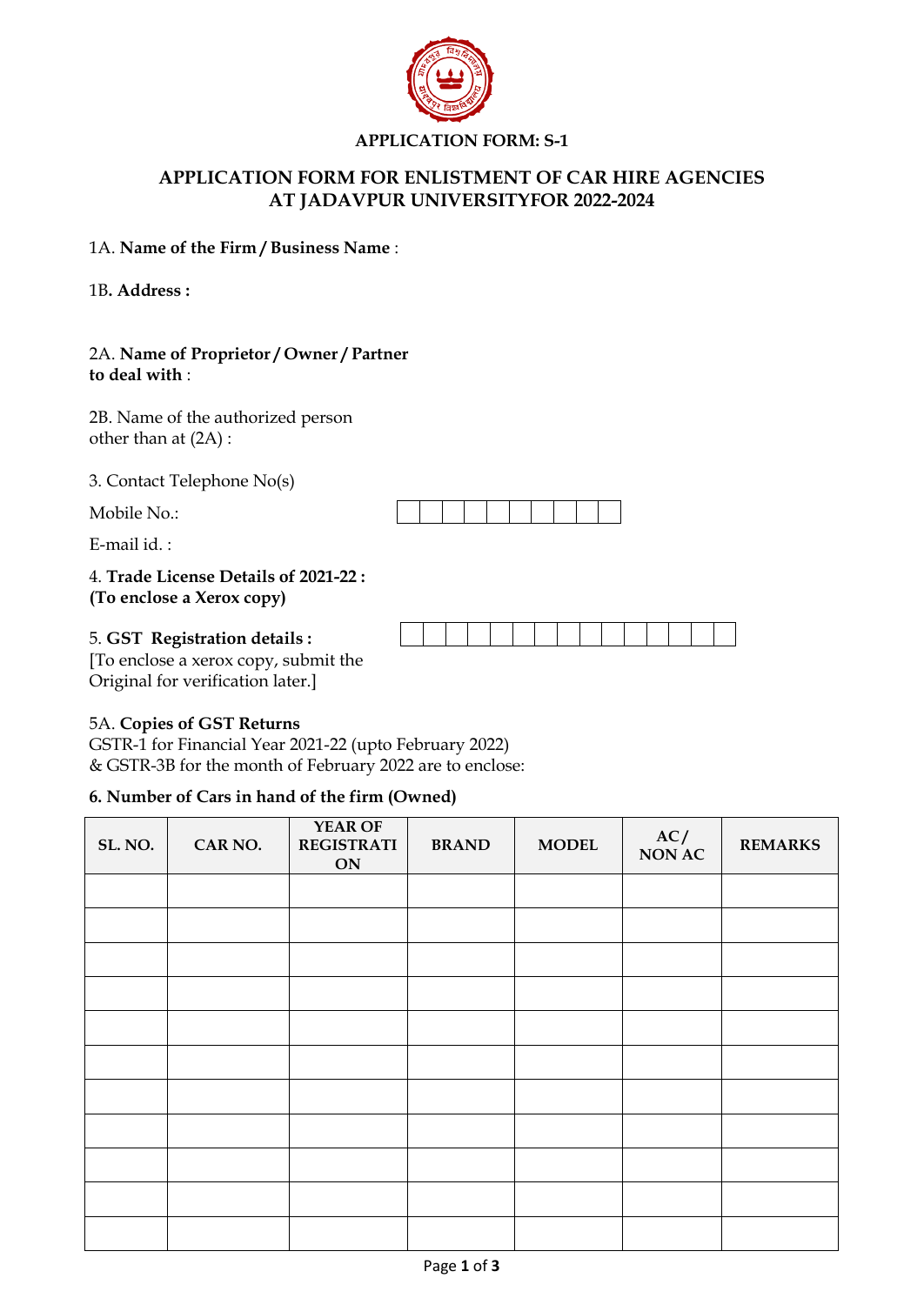# **7. Number of Cars in hand of the firm (On Hire/ On Acquisition)**

| SL.<br>NO. | CAR NO. | YEAR OF<br><b>REGISTRA</b><br><b>TION</b> | <b>BRAND</b> | <b>MODEL</b> | AC/<br><b>NON AC</b> | <b>REMARKS</b> |
|------------|---------|-------------------------------------------|--------------|--------------|----------------------|----------------|
|            |         |                                           |              |              |                      |                |
|            |         |                                           |              |              |                      |                |
|            |         |                                           |              |              |                      |                |
|            |         |                                           |              |              |                      |                |
|            |         |                                           |              |              |                      |                |
|            |         |                                           |              |              |                      |                |
|            |         |                                           |              |              |                      |                |

## **8. Licensed Driver in Pay Roll:**

| SL.<br>NO. | Name | Age | Driving<br>Licence No. | No of Years<br>Served | <b>Remarks</b> |
|------------|------|-----|------------------------|-----------------------|----------------|
|            |      |     |                        |                       |                |
|            |      |     |                        |                       |                |
|            |      |     |                        |                       |                |
|            |      |     |                        |                       |                |
|            |      |     |                        |                       |                |
|            |      |     |                        |                       |                |
|            |      |     |                        |                       |                |

9. Income Tax Return of FY 2020-21, Assessment Year 2021-22 of the Firm: [To enclose a xerox copy, submit the original later for verification]

10. Enlistment details at Jadavpur University In earlier Years.:

## **11. Credentials [Proof to Submit]:**

| SL.<br>NO. | Name of the Company /<br>Firm | Periods<br>Engaged | No. of<br>Cars<br>Provided | AC/<br>Non-AC | <b>Remarks</b> |
|------------|-------------------------------|--------------------|----------------------------|---------------|----------------|
|            |                               |                    |                            |               |                |
|            |                               |                    |                            |               |                |
|            |                               |                    |                            |               |                |
|            |                               |                    |                            |               |                |
|            |                               |                    |                            |               |                |
|            |                               |                    |                            |               |                |
|            |                               |                    |                            |               |                |